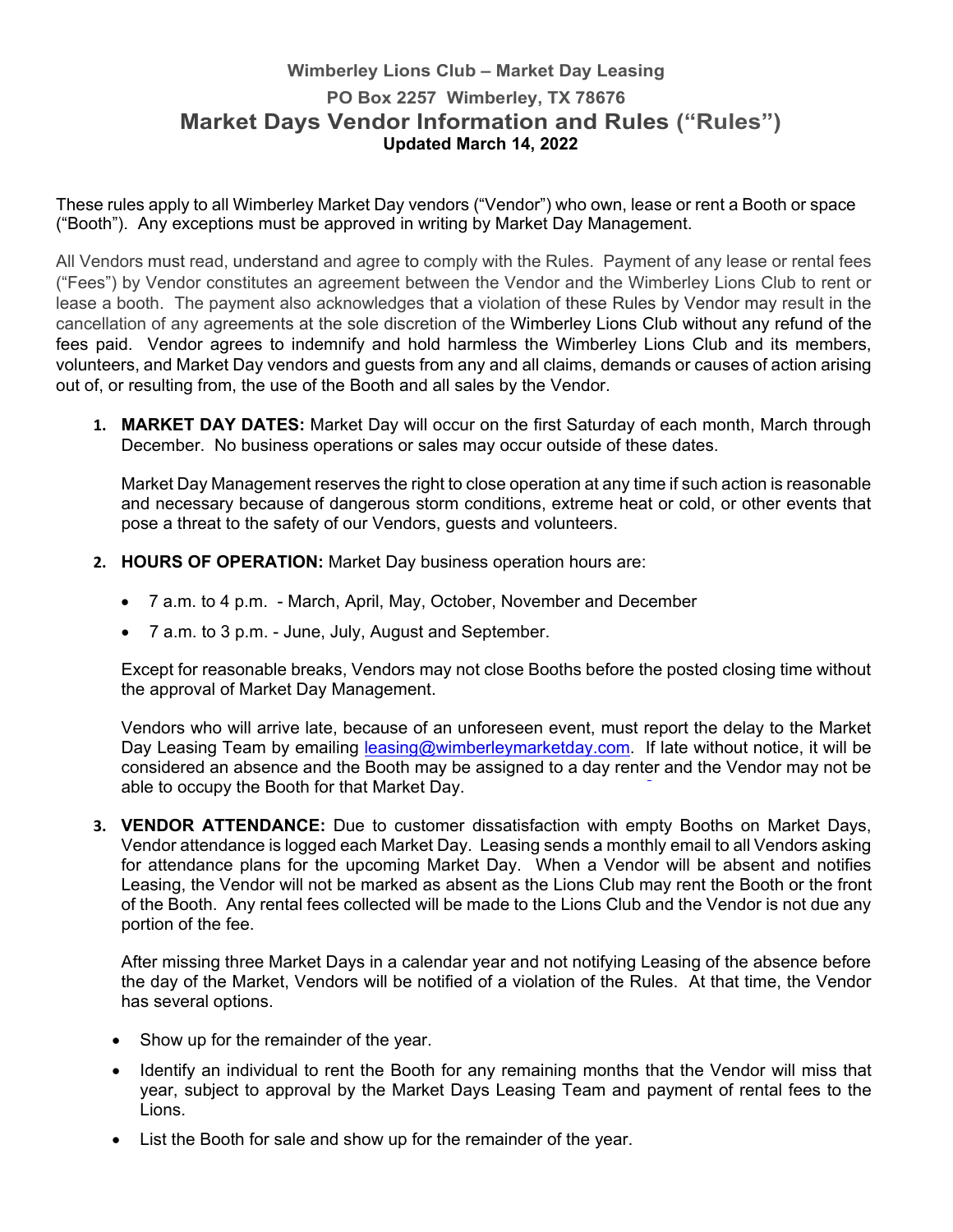Offer to sell the Booth to the Lions Club at a price determined by the Lions Club.

If the absences continue without one of the above-mentioned remedies, the Lions Club might not renew a Vendor's lease or annual rental agreement for the following year and might possibly forfeit the Booth improvements.

- **4. UNAUTHORIZED USE**: Booths may not be sublet, nor may a Vendor authorize another person or entity to use the Booth on a Market Day without prior approval of Leasing Management. To obtain approval, email leasing@wimberleymarketday.com the Booth number and the name of the person or entity authorized to use the Booth. The party using the Booth on Market Day must report to the Leasing Booth no later than 8 a.m. and pay the Lions the normal rental fee.
- **5. PRODUCT SALES GUIDELINES:** The primary objective of the Market is to attract shoppers who buy antiques, collectibles, handmade products, plants, unique items, arts and crafts. Prospective Vendors must list on their Booth application and Booth Transfer documents the specific products to be sold. The Leasing Team is solely responsible for determining whether the products sold are appropriate for this Market.

## **PROHIBITED ITEMS FOR SALE OR GIVE AWAYS**

- **Food and Beverages:** Food, drinks or other edible items (including, sweets, candy, popcorn, salsa, etc.) unless approved in writing by Market Day Management.
- **Firearms:** Guns that are in violation of Federal or State laws. **(Concealed carry is allowed; open carry is prohibited.)**

Absolutely no ammunition is allowed.

All weapons being shown or offered for sale must be properly zip tied in such a manner to prevent insertion of any ammunition or movement of the slide and/or hammer prior to the gun being displayed publicly. The Vendor may choose to remove zip ties to allow a customer to inspect a weapon. In these instances, the Vendor must personally inspect the weapon before removing the zip ties to ensure the action is clear. The Vendor must remain with the weapon until it is returned to an inoperable state.

Magazines and clips may not be displayed with the weapon.

- **Fireworks:** Fireworks or explosive charges.
- **Obscene and Objectionable Items:** Visual or written pornographic materials, or other creations or images which, in the sole opinion of the Market Day Management Team, are objectionable.
- **Politics:** All activities which promote political parties, candidates, agendas, or controversial and divisive issues.
- **Animals**
- **Service Plans**
- **Vacation Rentals**

It is the sole responsibility of each Vendor to obtain and display in each Booth all certificates and licenses for products or services that are required by the State of Texas, City of Wimberley or other applicable authorities.

**6. TEXAS SALES AND USE TAX:** Each Vendor must have a current, valid *Texas Sales and Use Tax Permit<sup>1</sup>*, and it must be displayed at each Booth during the hours of Market Day operations.

Page **2** of **6** <sup>1</sup> Pursuant to Rule 3.286, Part 1, Title 34 of the Texas Administrative Code, every person, or entity, who sells or transfers ownership of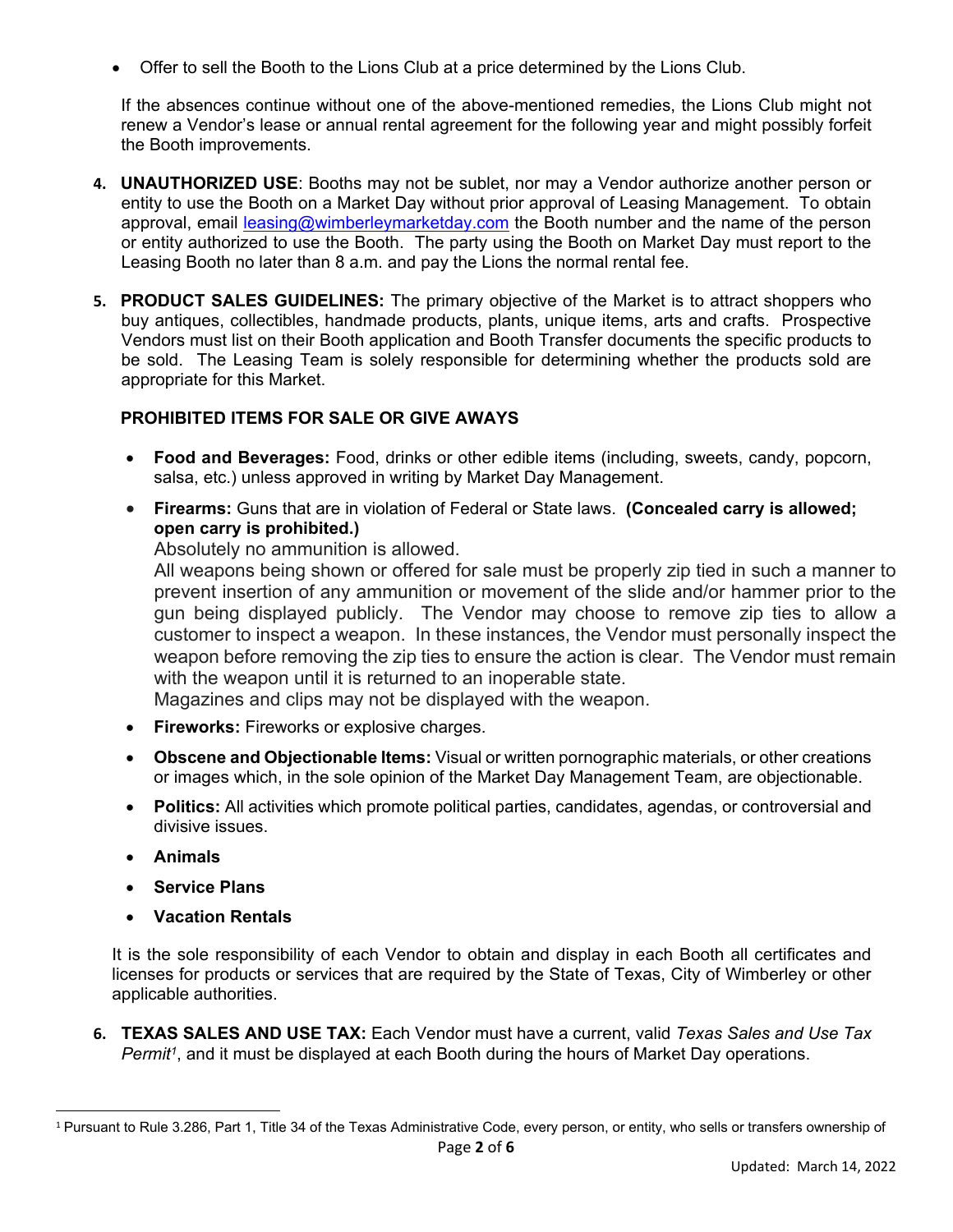If Market Day Management is notified by the Comptrollers' Office of a Vendor's delinquency, the Vendor's rights to sell at Market Days will be suspended until restored to good standing.

**7. BOOTH/SPACE OWNER LEASE FEES:** For owners of Booths/Spaces, the Annual Fee is \$600 for the first Booth and \$570 for each additional Booth by the same Vendor ("Annual Fee"). For the 2022 season, the deadline for payment is close of business on January 31, 2022. If payment is not received by this time, Market Day Management reserves the right to not renew the Vendor's lease agreement including possible forfeiture of Booth improvements.

Late fees of \$50 per month per Booth applies to payments made after annual lease payment due date. On April 1 the Booth becomes the property of the Wimberley Lions Club if the Annual Fee has not been paid unless good cause is shown.

**8. BOOTH/SPACE RENTAL FEE:** There is an inventory of Booths/Spaces that may be rented from the Wimberley Lions Club on an annual or monthly basis to approved Vendors. Contact leasing@wimberleymarketday.com to be approved as a vendor before renting a booth or space.

The inventory of Booths/Spaces available for **annual rental** will be posted in February at wimberleymarketday.com/leasing. Signing an Annual Rental Agreement assures the renter the same Booth for the entire season and priority in selecting rental spaces for subsequent years. Prices vary depending on location, condition, amenities and size.

The remaining inventory of Booths/Spaces are rented each month and will be posted the month before each Market Day at www.wimberleymarketday.com/leasing. Beginning in the 2022 season, Booths may be rented the week before Market Day for \$125 or \$150. Payment of \$150 includes adding the vendor provided information to the online vendor map for shoppers. Any remaining inventory will be available after 6 p.m. the Friday before Market Day for \$100 and the morning of Market Day from 7 a.m. to 9 a.m.

## **9. BOOTHS FOR SALE:**

- Booths may be transferred or sold at any time to vendors approved by Leasing Management. For approval and to provide information on Booths for sale, email leasing@wimberleymarketday.com
- At any time, the Vendor may offer to sell the Booth to the Lions Club for a price determined by the Lions Club. This price will not be the market value of the Booth and will only be approved if the Lions Club is inclined to purchase the Booth.
- Once a Booth is sold and all funds have been received, request the transfer paperwork. A transfer fee of \$50.00 is applied. Wimberley Lions Club does not assume any responsibility for transactions between the seller and buyer.
- New owners must be approved as a Market Day Vendor, complete and send leasing@wimberleymarketday.com the New Vendor Form and pay the \$50 transfer fee before opening for business.
- **10. BOOTH CONSTRUCTION AND IMPROVEMENTS:** Any new construction, improvements, alterations or demolition to an existing structure must have the written approval of the Market Day Leasing Team before work begins. Send the request for approval to

taxable items at a flea market, mall, or trade day event, is required to have an active sales tax permit displayed at their Booth. If the address on the Tax Permit is other than Wimberley, the Texas Comptroller's Office must be notified that the Vendor will be selling merchandise in Wimberley. The tax and the Local Government reporting Codes are as follows: State of Texas - 6.25% (No code), Hays County - .50% (4105004), Wimberley Village Library - .50% (5105503), Village of Wimberley - 1.00% (2105095). The total tax to be collected and paid is 8.25%.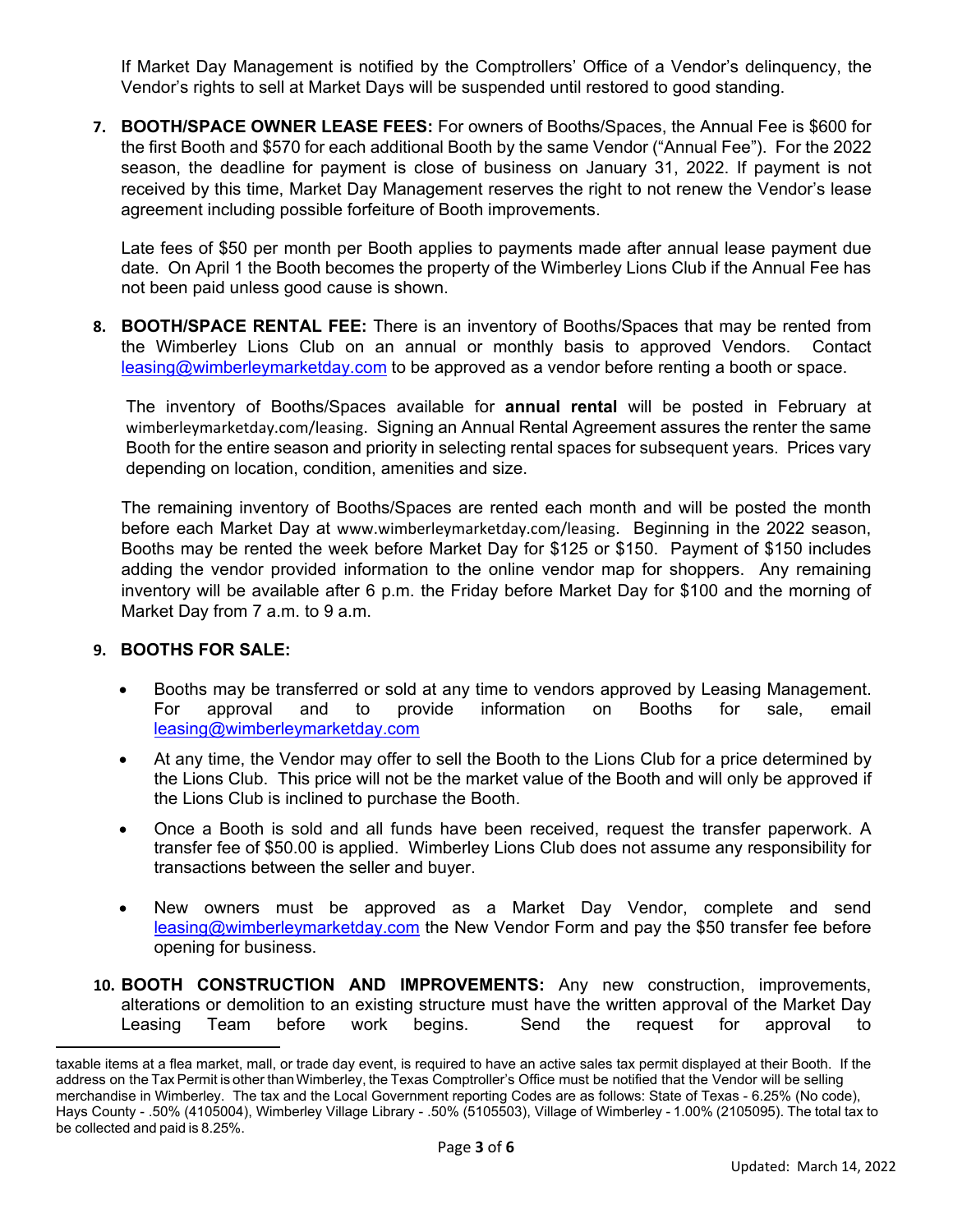leasing@wimberleymarketday.com, attention Construction Supervisor with:

- a description of the work to be performed along with any drawings
- the time frame proposed
- any other relevant information

Other construction requirements:

- As a safety measure, the front of the booth must be set back 18" from the edge of the pavement.
- To permit access, the side walls of the booth must be set back 18" from the property line.
- The first five feet of the booth's depth must always be open so that the Lions Club can rent a booth which is not open because of a Vendor's absence.

Failure to follow these instructions may result in forfeiture of the Booth.

Vendors are expected to keep the improvements on their space in good repair and in safe condition. Management reserves the right to inspect the Booth improvements at any time and require the Vendor to make repairs.

- **11. ELECTRICITY:** One **7.5-amp** electrical circuit with a 110-volt plug is provided at each Booth/Space. **Electric Heaters and Air Conditioners are prohibited**, as they require more than the 7.5 amps available. Vendors must provide their own extension cord to reach from the rear power source to the use point. If the circuit trips at the Booth/Space, check the amp draw of appliances and lights in the Booth. Any electrical cords and appliances must be unplugged at the conclusion of Market Day and be arranged so that maintenance is not hampered. Vendors are responsible for the maintenance and safety of all outlets, lighting and other electrical devices inside their Booths. Management reserves the right to inspect the interior of the Booth for electrical safety and require the Vendor to make repairs. Management reserves the rights to enter a Booth and remove any installed air conditioner unit.
- **12. SAFETY & SECURITY:** *Keeping our Vendors, shoppers and volunteers safe are our highest*  **priority.** Exercise appropriate safety measures at all times.
	- Report any hazard, unsafe condition or security concern to Market Day Management, Lions Leasing or any Wimberley Lion volunteer during Market Days.
	- Each Booth must have an openly displayed, working 5-pound, ABC fire extinguisher.
	- The Wimberley Lions Club does not assume responsibility for any Vendor property on Lions Field, even in locked Booths.
	- Vendor must keep the front, back and sides around each Booth clear to allow access.
	- All merchandise displayed during Market Days must be clear of roads and pathways.
	- Vehicles cannot be operated on Lions Field during Market Days between the hours of 9:00 a.m. and closing.
	- Roads within the field must remain passable. Make sure that vehicles are pulled off to the side of the road so that another vehicle is able to pass. If during vehicle loading and unloading the road cannot remain passable, Vendors must stay close by to move the vehicle immediately if someone else needs to pass by the vehicle.
	- At no time may a Vendor or any other individual cook or sleep in a Booth between Market Days.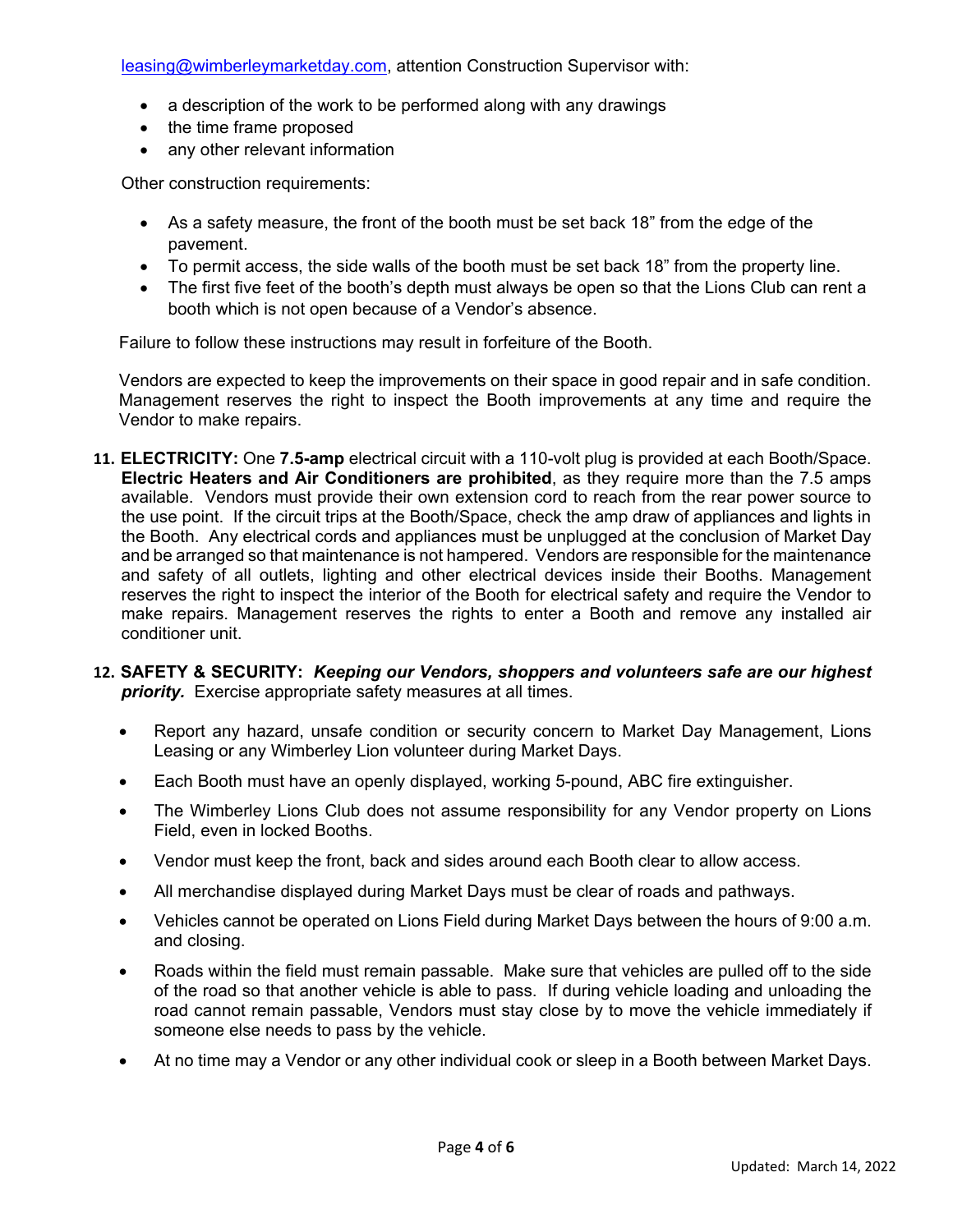- **13. COVID-19 SECURITY PROTOCOLS:** *Additional security protocols may be put in place for emergencies as declared by the Texas Governor and applicable to Hays County.*
	- **If you or an employee has any of the symptoms outlined by the CDC please stay home.**
	- Similar to the big stores, please only provide samples if they can be individually sealed. We suggest 1-oz plastic cups with lids.
	- Have hand sanitizer available to customers and employees.
	- Wash hands often.
- **14. VENDOR PARKING:** Parking is free for Vendors. Notify the parking attendant that you are a vendor when you park.
- **15. FIELD PARKING:** All vehicles except those displaying a lawfully produced "handicap permit" or "special permit of Lions Leasing Manager" must be removed from Lions Field to the parking lots by 9:00 a.m. on Market Days. On all days other than Market Day, vehicles may be on the field as long as the Vendor is with the vehicle and the vehicle is not blocking the roadway.
- **16. ADVERTISING:** Signs advertising products, booths, or special sales event may only be posted within the boundaries of the Booth/Space. Contact marketing@wimberleymarketday.com for information.
- **17. COMMUNICATIONS:** The Leasing Team is not generally available by telephone outside of Market Days since these individuals are volunteers but are available on Market Days. Contact can be made at the Leasing booth next to the main office and wishing well just inside the main gate (Gate 2). You may also set up a meeting with an email to leasing@wimberleymarketday.com.
- **18. GARBAGE DISPOSAL:** Trash containers are distributed around Lions Field to accommodate the shoppers. Trash containers cannot be moved from their location. Vendor boxes, packing materials and unsold merchandise must be removed from the field by the Vendor and not be placed in or around the trash containers. Construction materials cannot be disposed of on Lions field, including next to the trash compactor.
- **19. CONFLICT RESOLUTION:** In the event conflicts arise between Vendors, Market Day Customers and/or Lions Club members or its volunteers, Market Day Management will work with the parties to resolve the conflict through negotiation. Should such negotiation be unsuccessful, the ultimate decision of Market Day Management will be binding upon all parties.
- **20. UNLAWFUL OR UNETHICAL CONDUCT:** All Market Day Vendors shall conduct themselves in accordance with all federal, state and local laws and according to ethical business practices.
- **21. INAPPROPRIATE BEHAVIOR:** All Lions, volunteers and employees must be treated with respect. Verbal or physical abuse of Lions Club members, volunteers, employees or other Vendors will not be tolerated and can result in the termination of the right to operate at Market Days for Booth owners, annual renters or monthly renters without any refund of fees paid to the Wimberley Lions Club.
- **22. FORECLOSURE:** The Wimberley Lions Club, Market Day Management, reserves the right to foreclose on any Vendor agreement for nonpayment or for violation of any of the rules in this document. Foreclosure can be both immediate termination and the refusal of renewal for the subsequent year, depending on the extent of the violation(s). Notice will be given to the Vendor along with a specific time period in which they may sell their Booth improvements or forfeit to the Wimberley Lions Club.